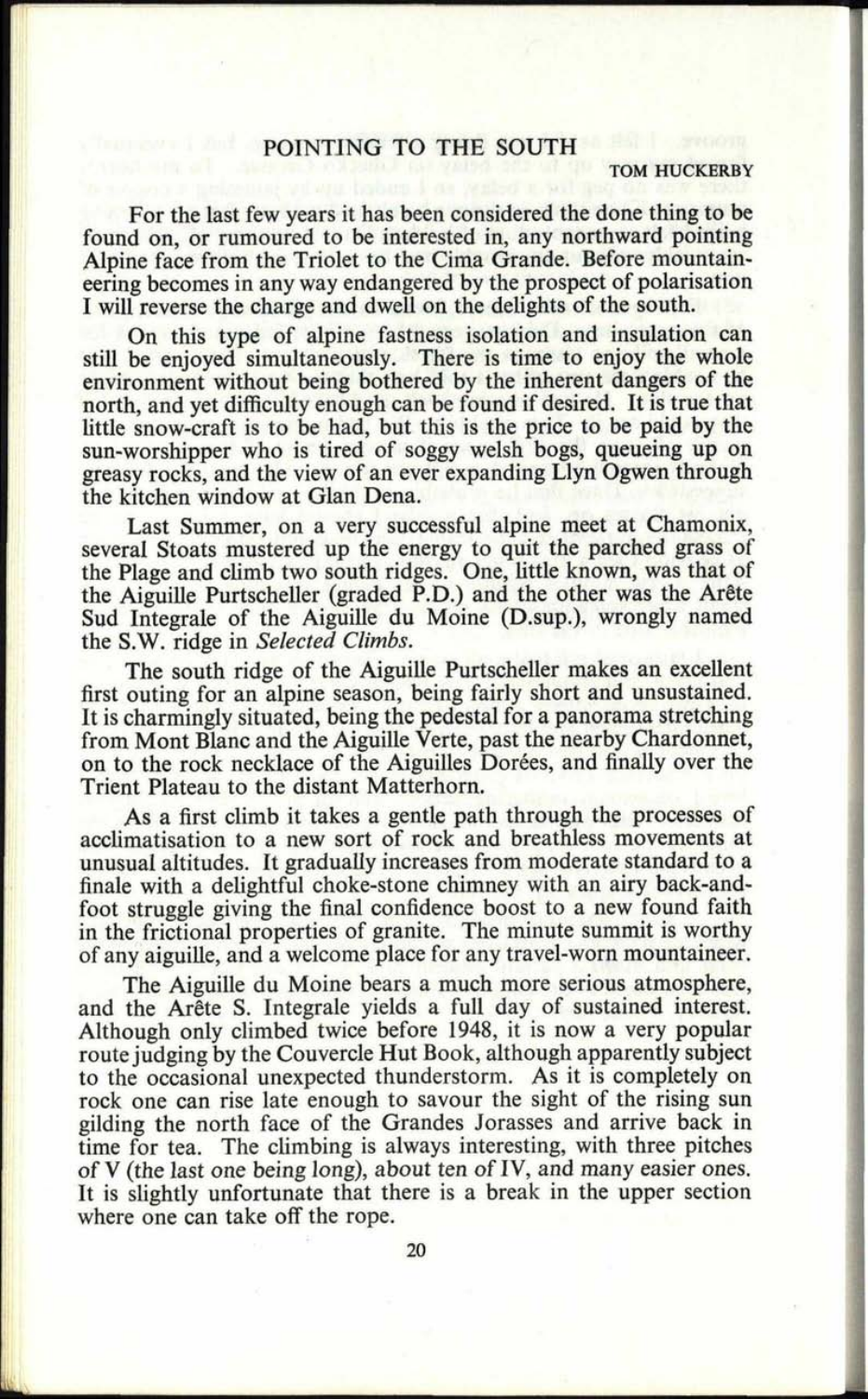The first difficulty is reached unexpectedly, in the form of <sup>a</sup> thrutchy crack characteristically protected by a peg useful enough to tempt the purist. Shortly after this <sup>a</sup>quaint *rappel pendule* attempts to send one shooting past a small ledge, but all goes fairly smoothly till a vicious looking overhanging chimney is reached. Being of the Snuffer type it is nigh on impossible for the second with the rucksack. <sup>A</sup>reminder that the route *is* fairly serious should conditions turn bad comes with an 85-foot rappel into a couloir on the Mer de Glace face in order to avoid some unclimbed gendarmes. Soon afterwards the long pitch of V is found, starting with a strenuous 15 feet to <sup>a</sup> niche below an overhang. A peg in place just above the lip then enables a sort of bridging movement to be made, and then a long reach for a hidden jug leads to the joy of a hard move successfully made. Steep jamming for another 80 feet finishes off a glorious pitch. Slabs and cracks, all very nice, followed by a scramble, lead to the top few pitches, with a little corner seemingly harder than anything else, and a delightful day is complete bar the loose trundle down the voie normale and a rapid slide down the névé patch to the Couvercle Hut.

**26. 0878**

These two days bore completely different characters yet both, because of their similar charming aspects, have become treasured memories of mine.

It isn't even necessary to go abroad to find and enjoy a mountain "riviera". My illusions about a "land of eternal sunshine" situated at Tremadoc were sorrowfully washed away in a week of wet camping, but nonetheless it does have some fairy-tale qualities. The roadside crags of Bwlch-y-Moch and Pant Ifan can no longer be called secluded, but there is still one cliff which is paradise for the lover of peace and silence. Craig-y-Gesail stands alone and dominant on the hillside behind Penmorfa, and on a warm spring afternoon it makes an ideal *festerplatz* with deliciously green grass below, Cardigan Bay lying dreamily in the haze, and the Moelwyn group slumbering beyond Portmadoc. All is still barring the constant chatter of bird life and the dancing of butterflies. The warm solid rocks smile at life, and the climber there ensconced finds himself content also. Tremadoc has been derided for being divorced from the mountains. Those who bear this grudge have yet to leave the roadside and wander upwards from Penmorfa.

'Princess', worthy of its royal name is to be found here, and <sup>g</sup>ives a delightful excursion to anyone capable of severes. It takes the easy slabs in the centre of the cliff up to a short groove and a steep step breaching a line of overhangs. Above this is found the only tricky pitch. Although short, nearly every move on it demands Although short, nearly every move on it demands thought and technique. The problems start with a mantleshelf, proceed via friction and <sup>a</sup>groove and find temporary respite at <sup>a</sup>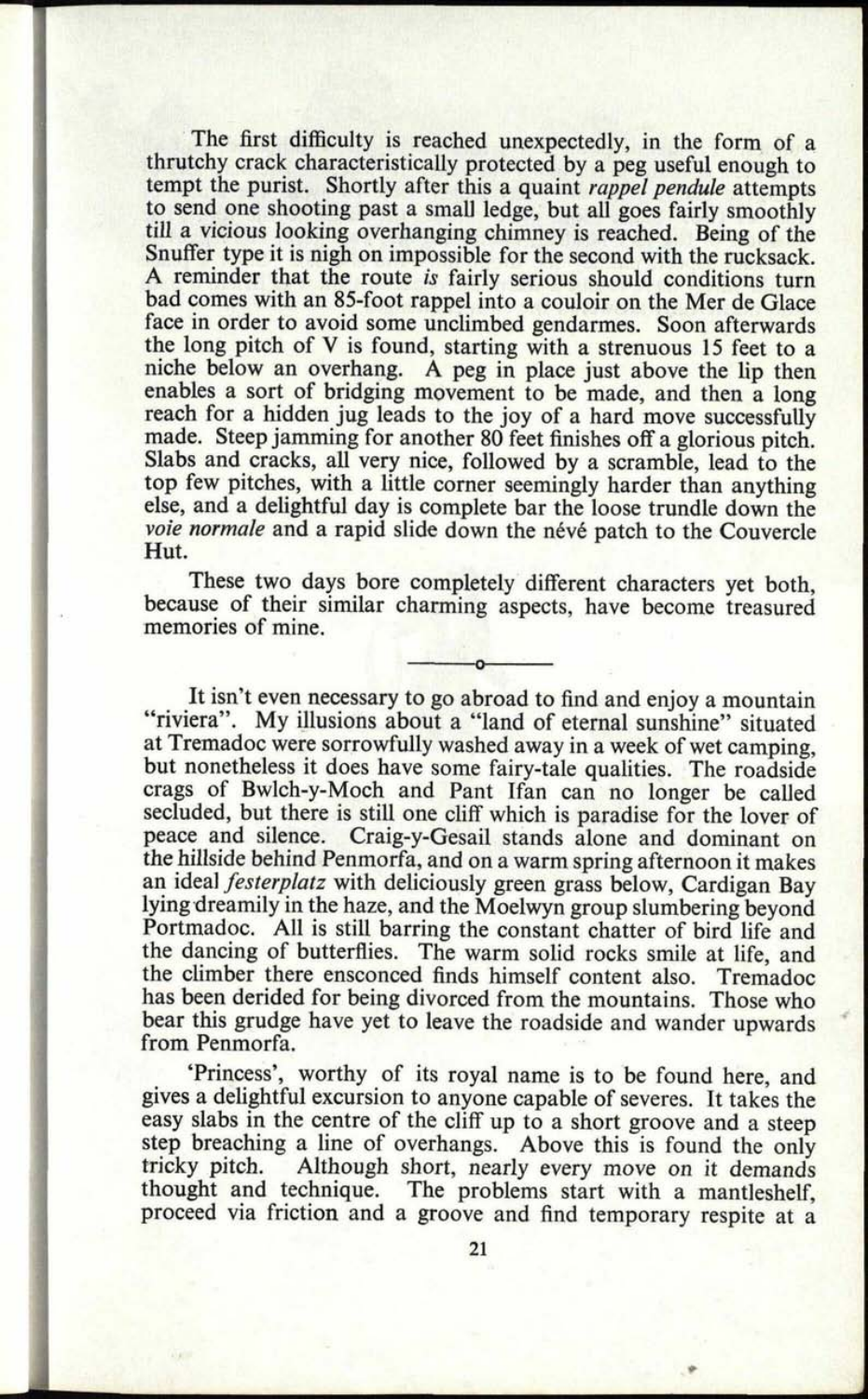runner. From this point a five foot step right is indicated, and all that then remains is to follow the crack to where a peculiar sort of swing is made on to the belay ledge, there to await the antics of number two. Some more good pitches then lead to the top. The position of the cliff is ideal, combining the two great challenges in one vast aspect, namely the mountains and the sea. Such a place would surely have found a warm advocate in Conor O'Brien, a man who masterfully answered the twin challenges.<br>
The twin challenges are the twin challenges.

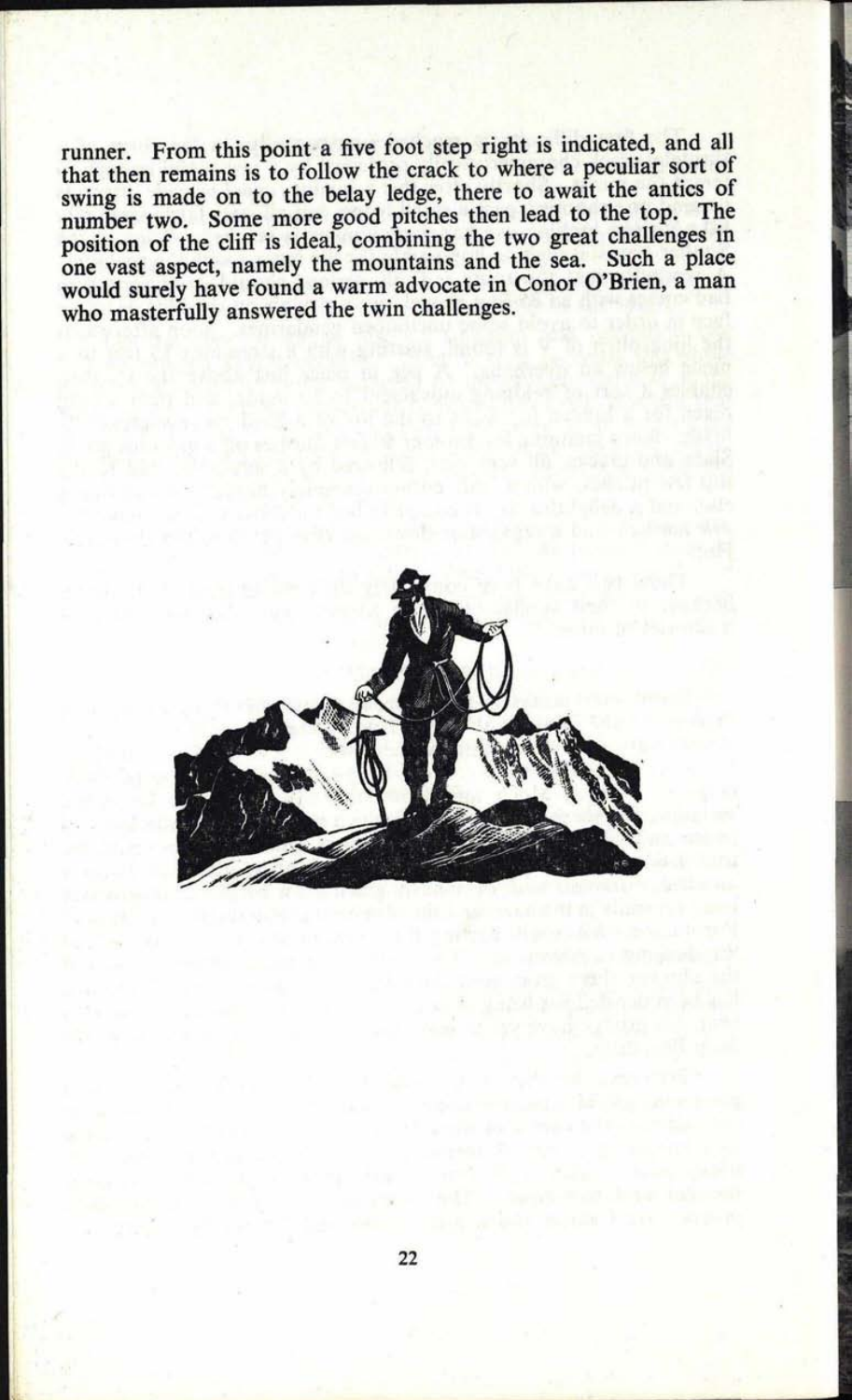

*Top: The South Ridge of the Aiguille Purtscheller (the notch is clearly visible). T. N. Huckerby*

*Bottom: L'Arete Sud Integrate, Aiguille du Maine. T. N. Huckerby*